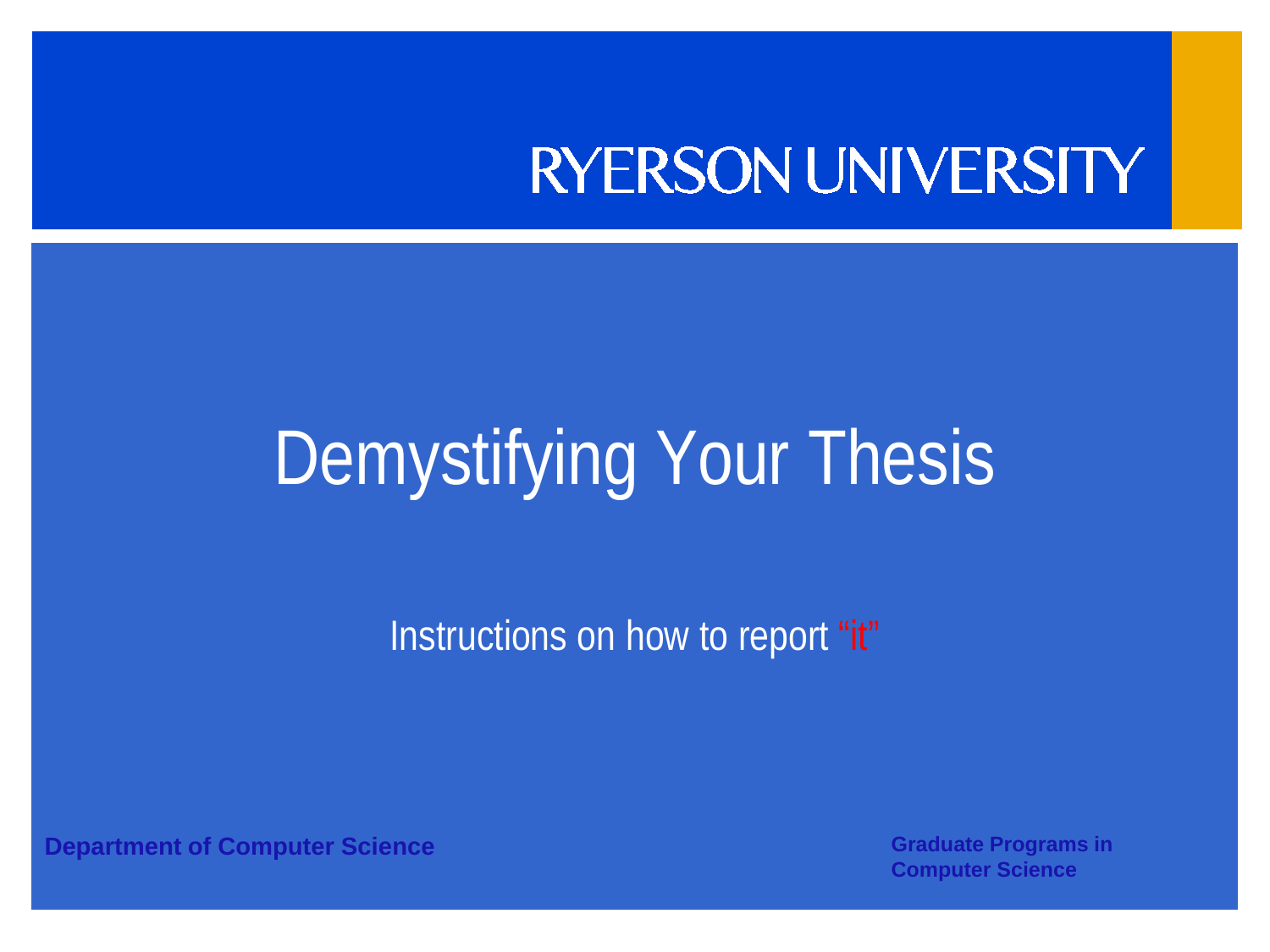#### It starts with a Thesis Statement



phd.stanford.edu/comics JORGE CHAM CITHE STANFORD DAILY

TO BE CONTINUED!

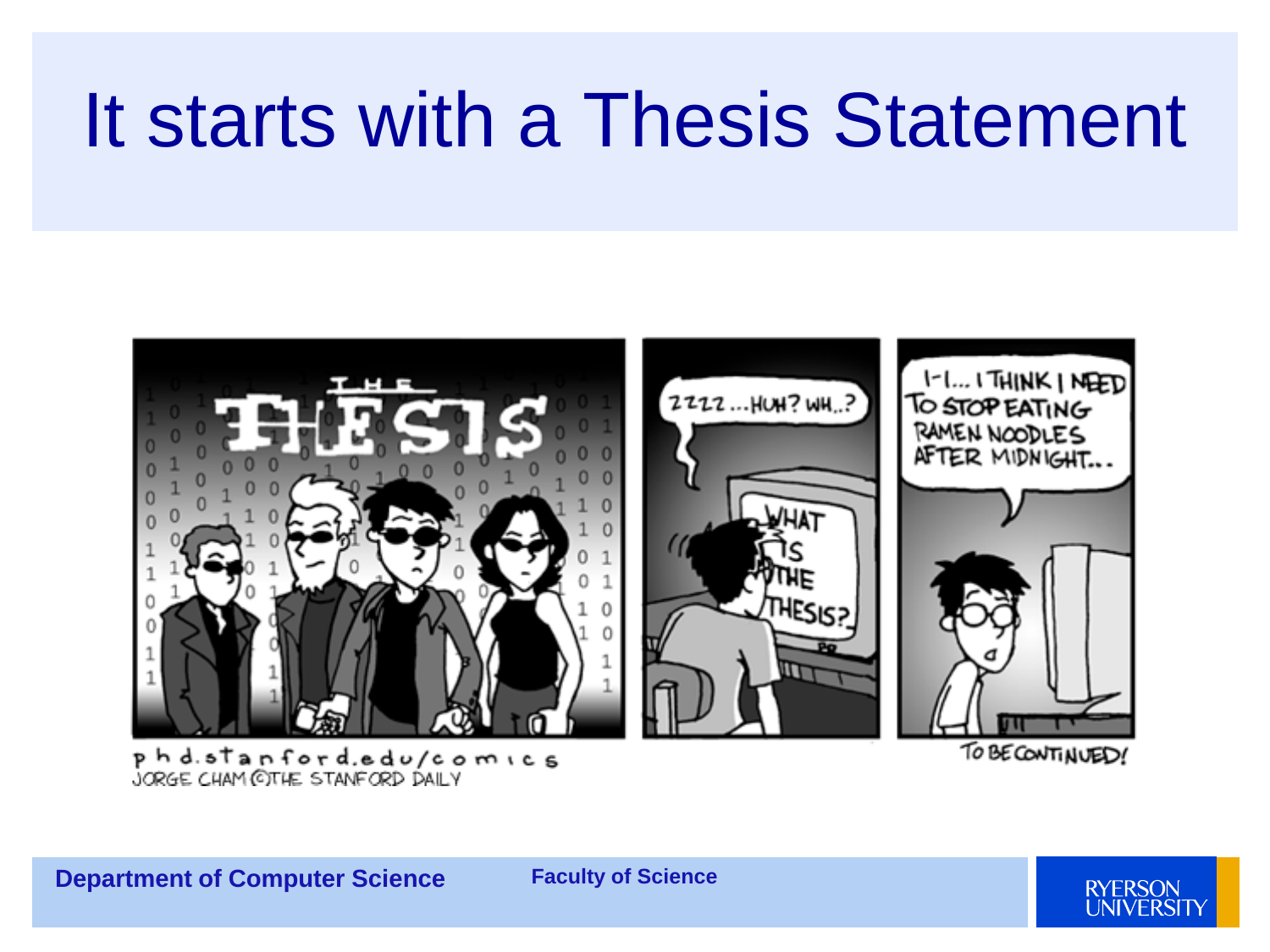## What is a Thesis Statement?

- a statement made as a premise to be maintained or proved.
	- declares what you believe.
	- It is what you intend to prove/show compelling evidence in support of.
- The thesis is written with two goals in mind;
	- 1. Thorough exploration is possible, and
	- 2. It can be defended.

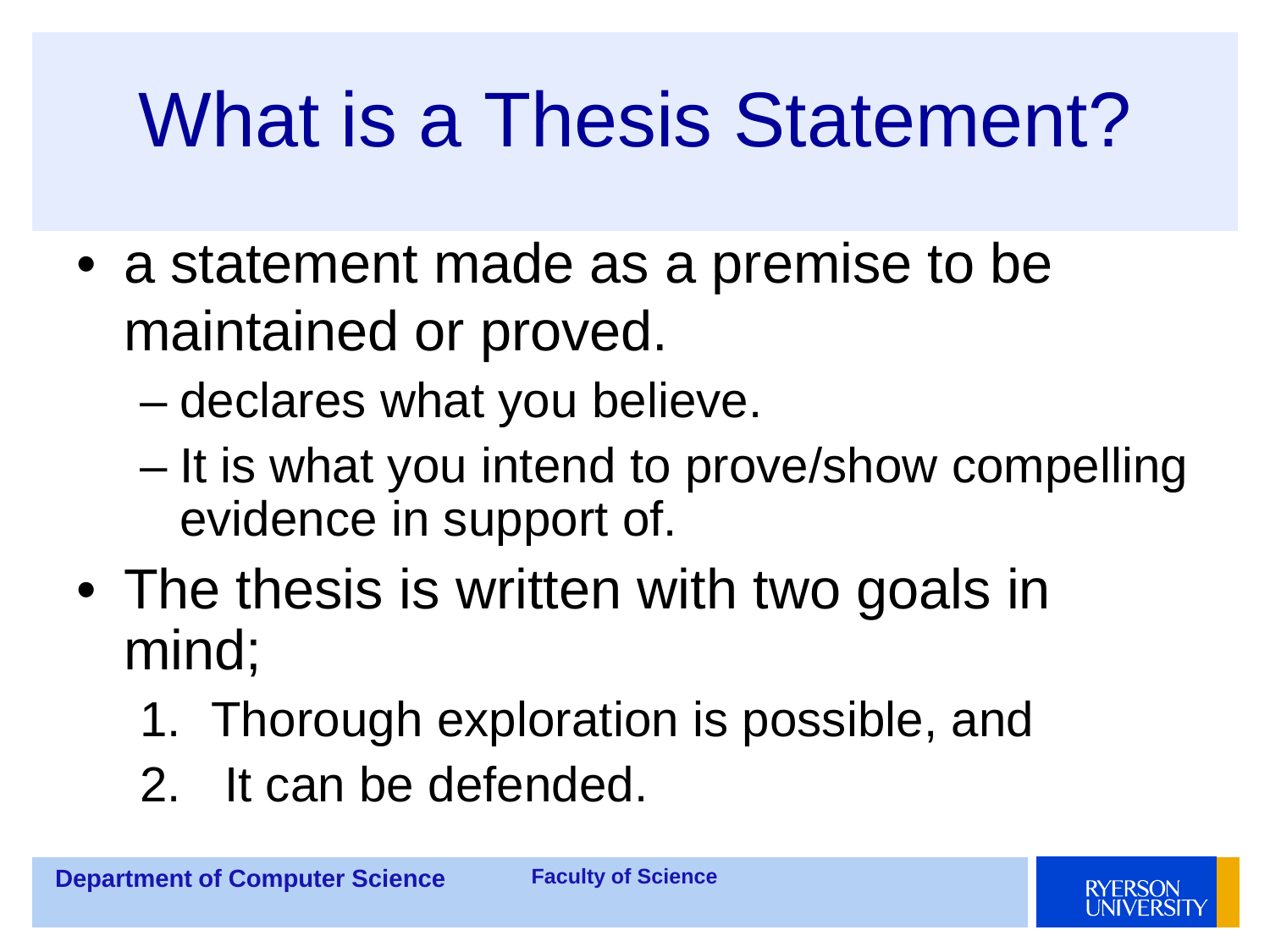#### All your work happens and…



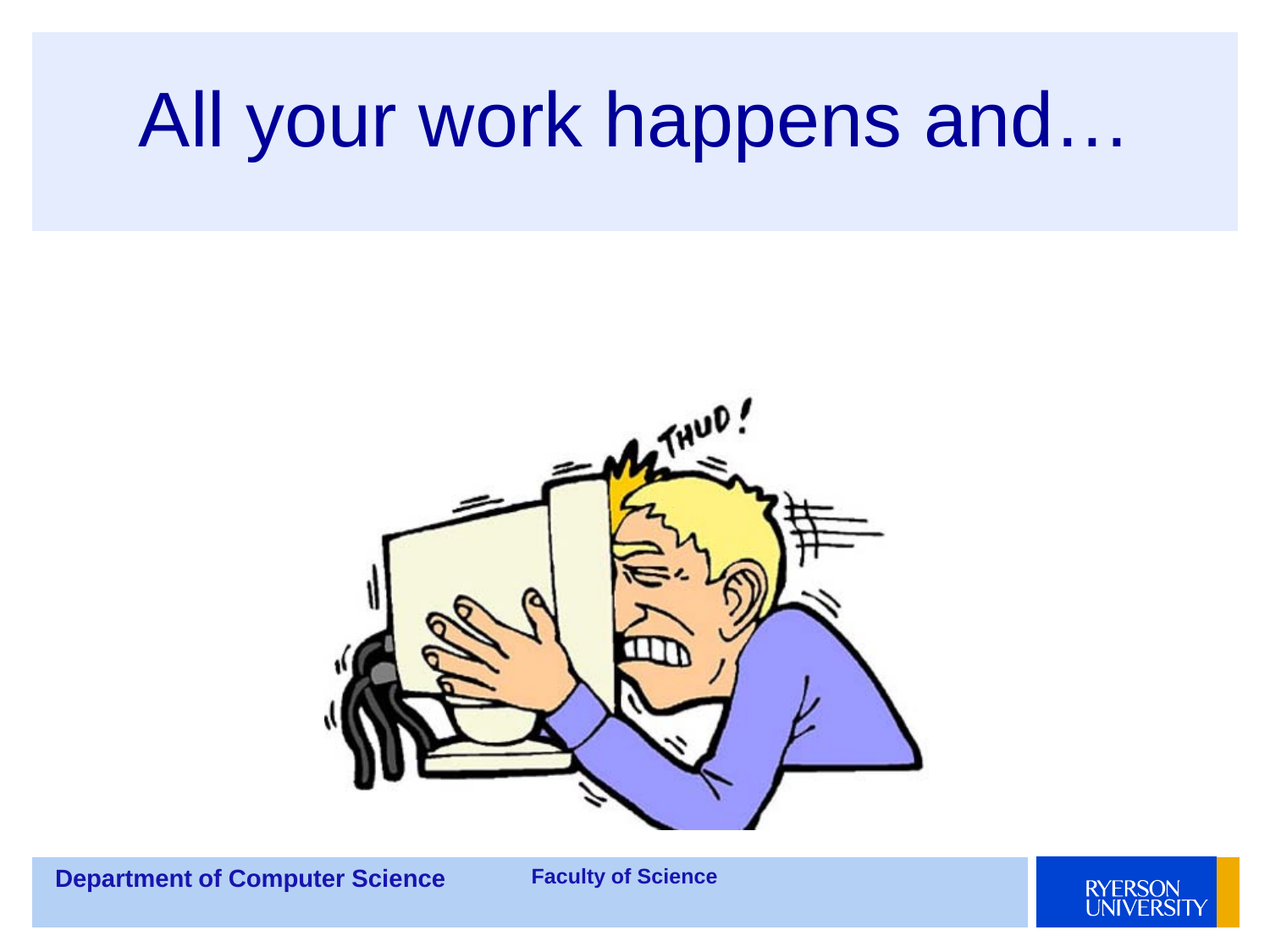## You Write a Thesis Document

#### • A thesis document

- Is a cogent description of
	- Your thesis statement and research contributions
	- What the literature says about your thesis topic
	- Describes your artifacts
	- How you measured them
	- Summary and future work

#### • The document is a tool

- Used by you to defend your thesis statement
- Used by your examination committee to attack your thesis
- Used by humanity as a record of new knowledge

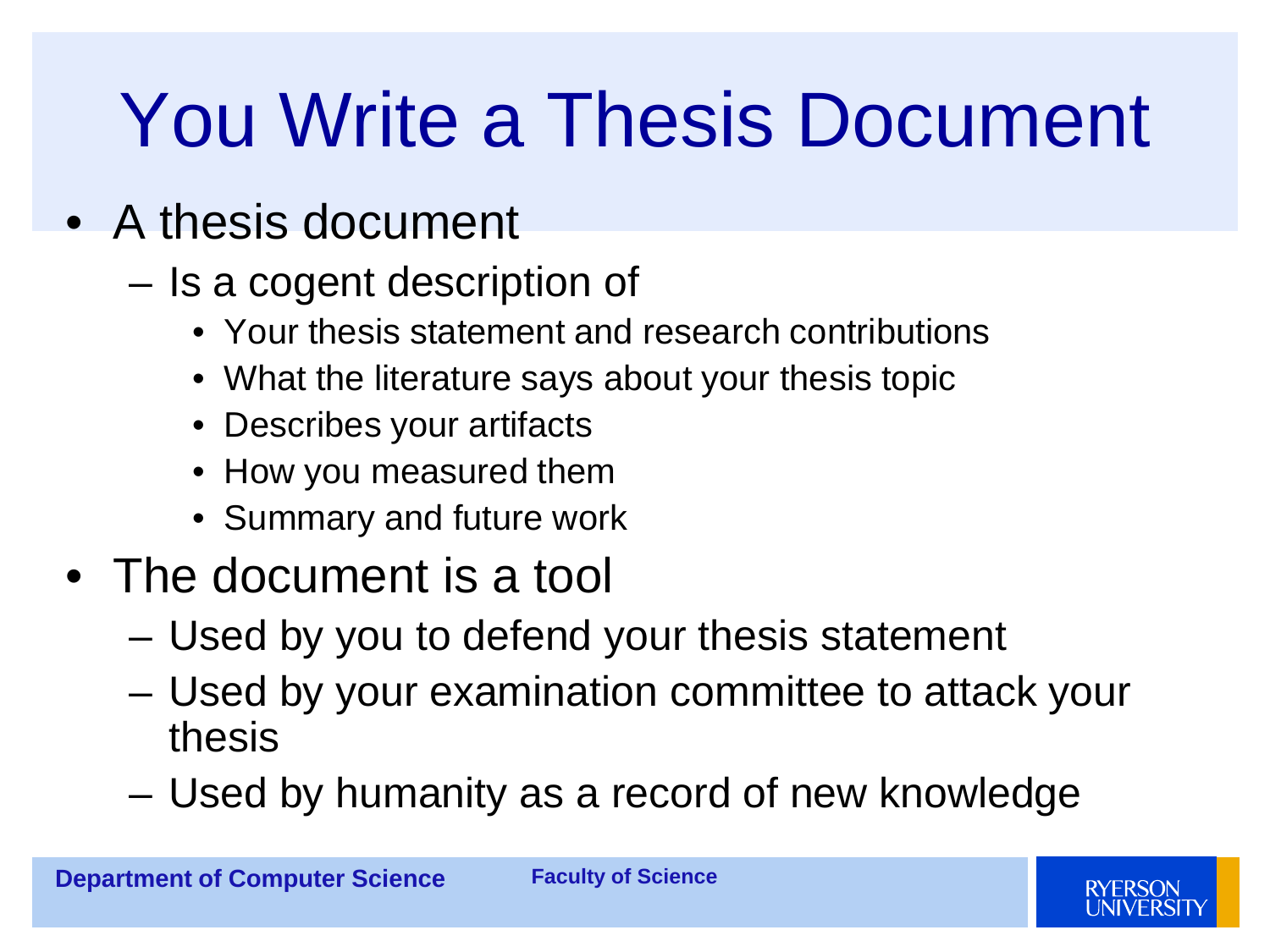## Thesis Documents have Rules

- These can be found at
	- http://www.ryerson.ca/graduate/policies/docu ments/SGS\_Thesis\_Regulations\_000.pdf
- Rules for everything that goes in your doc.
- Most important rule
	- "Theses and dissertations that do not conform to these regulations will not be accepted by the School of Graduate Studies or by the National Library for microfilming."

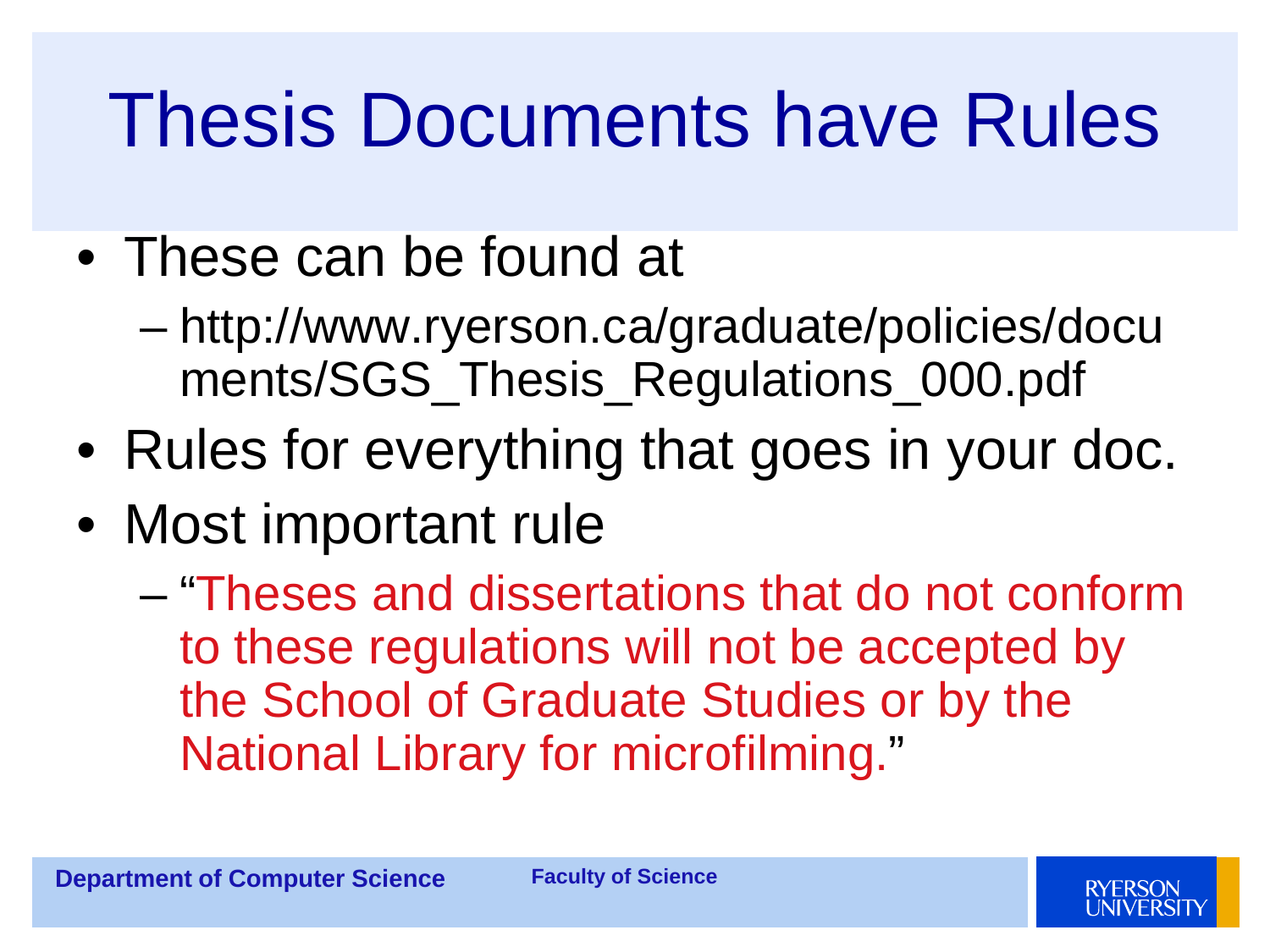#### Some facts

- The regulations speak mostly of items you don't really care about.
- Your thesis document is an embodiment of what you did.

– Make it a good read.

- Most professors know little to nothing about the actual process of putting together a thesis.
	- They will not admit this
- The following guidelines are for a "normal" thesis.
- The cruelest moments occur at final inspections by the Program Administrator.

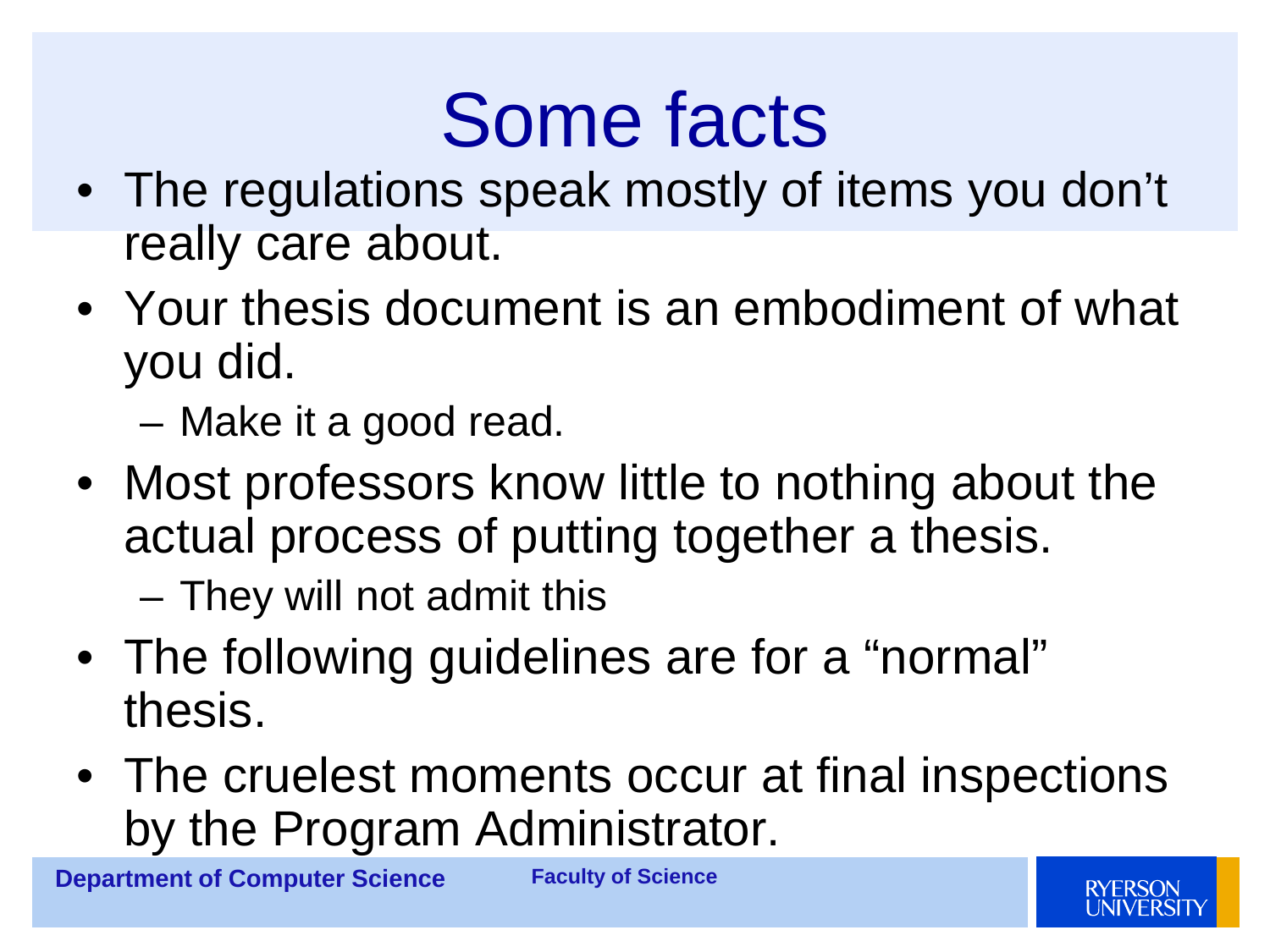## Content that is your thesis document

- Front Matter
- Chapter 1 Introduction
- Chapter 2 Literature Review
- Chapter 3 Your Artifact(s)
- Chapter 4 Experiments and Analysis
- Chapter 5 Summary, Future Work
- Back Matter

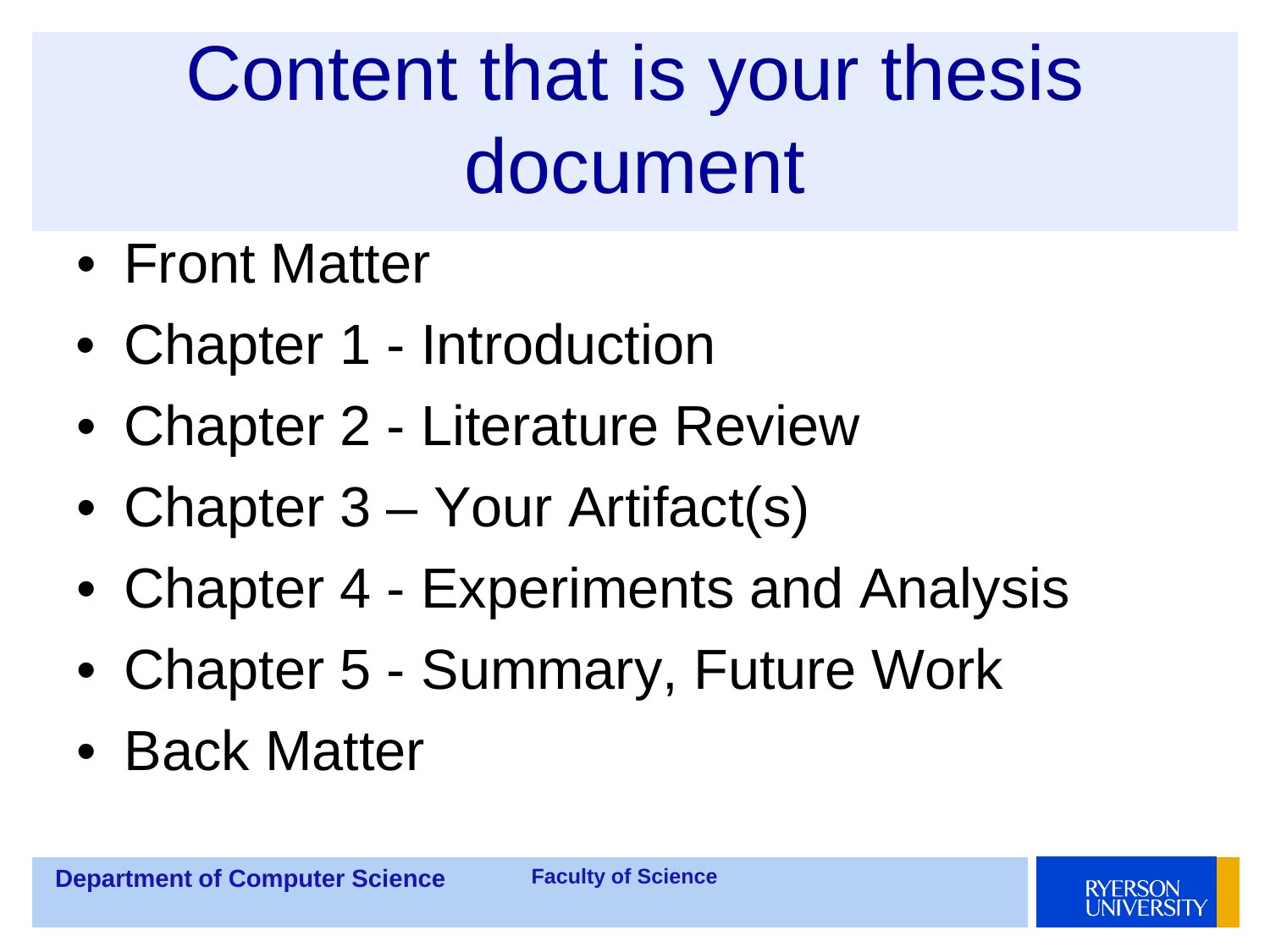#### Front Matter

- Title page
- Author's declaration
- Abstract
- Acknowledgements
- Dedication (if included)
- Table of Contents
- List of Tables
- List of Plates
- List of Figures
- List of Illustrations
- List of Appendices

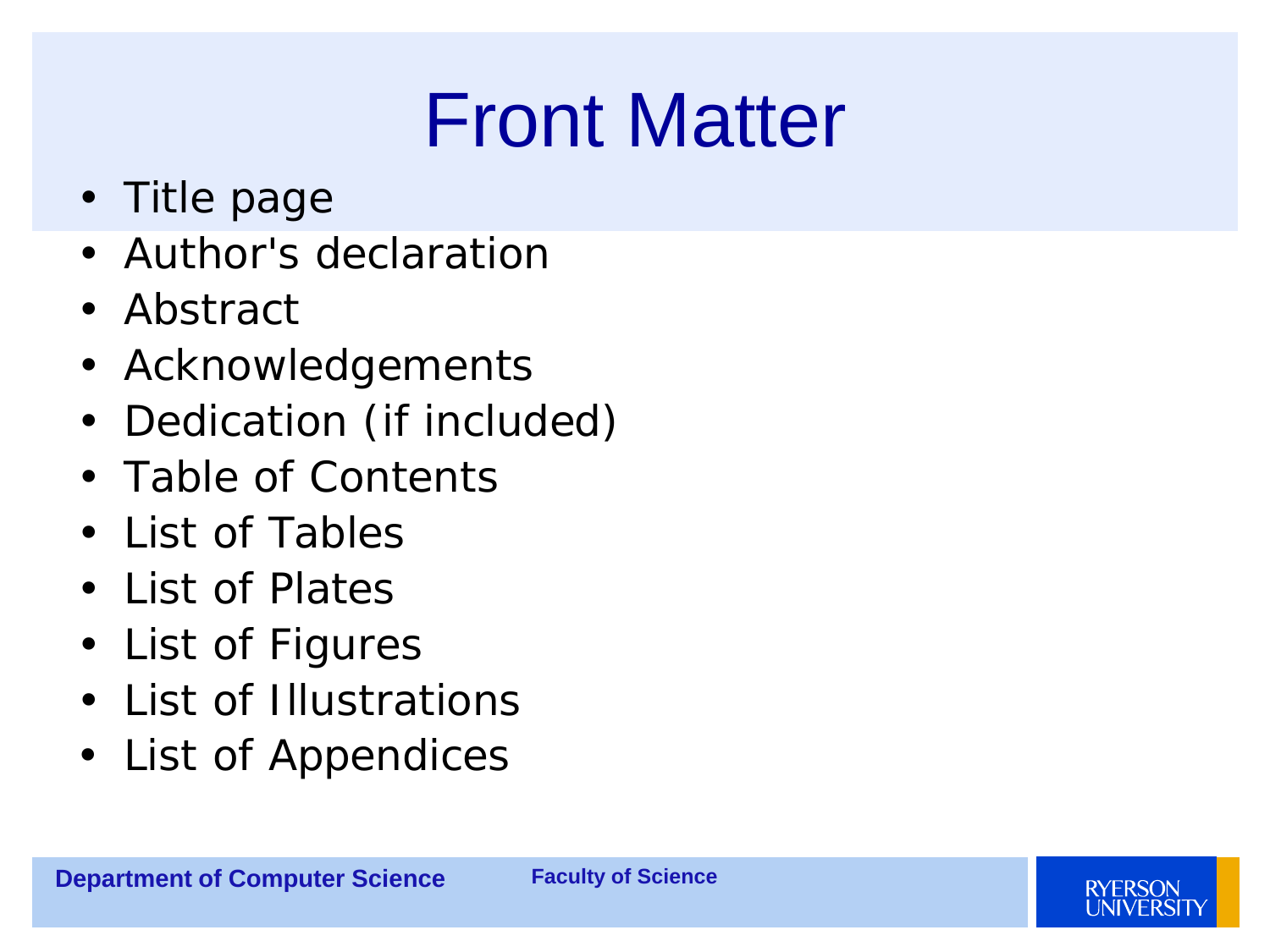#### Back Matter

- Appendices
- Endnotes/Reference List/Bibliography
- Glossary
- Index

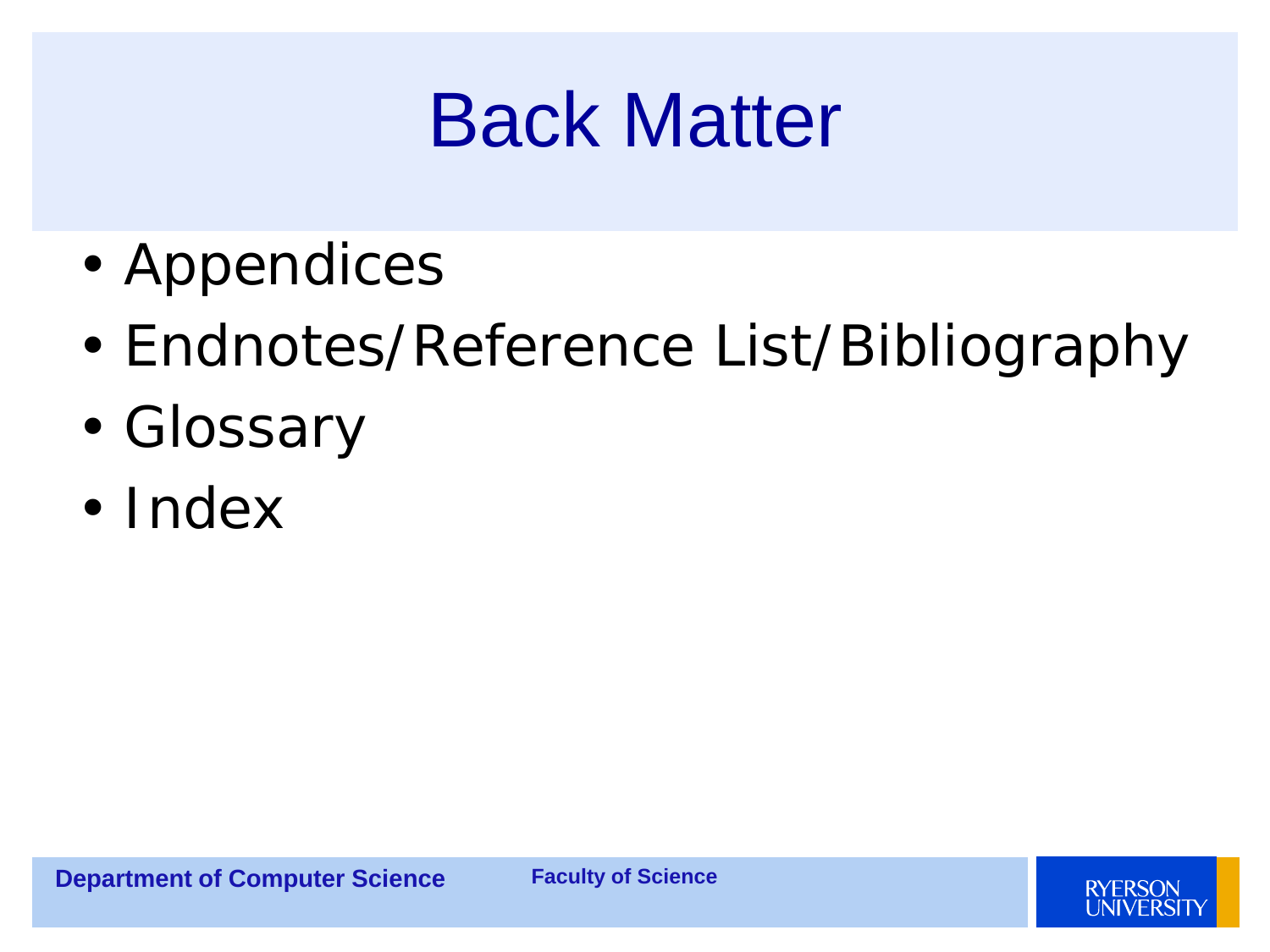## Chapter 1- Introduction

- Provide your thesis statement
	- Usually in the first paragraph
- Provide a brief introduction to the field of your thesis statement
	- Set the stage relative to your thesis statement
- Explicitly states your "Research Contributions"
- States how the rest of the document is organized (recommended)
	- Foreshadow anything that the reader should be aware of in your document



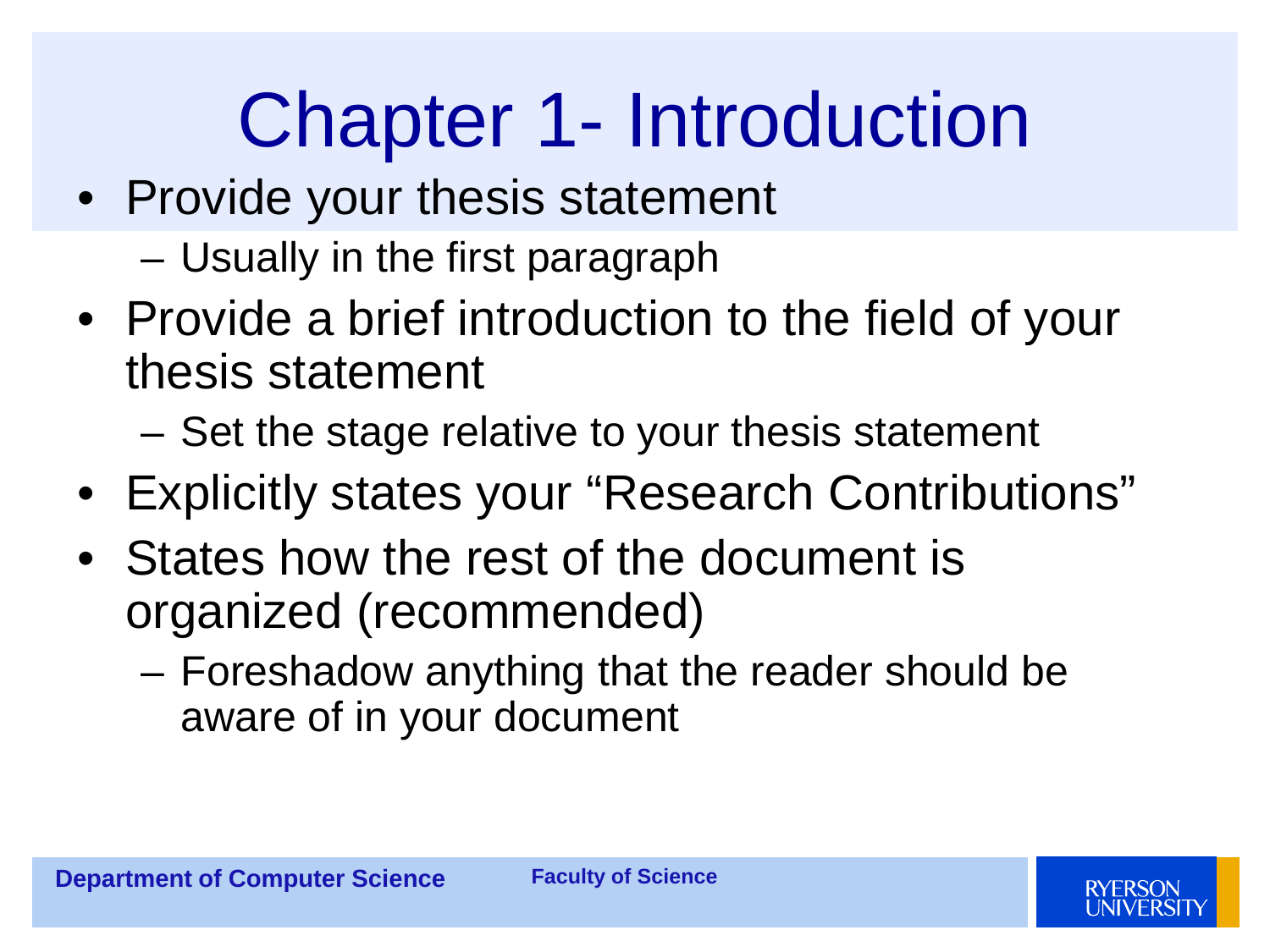## What is a "Research Contribution"?

- Research
	- systematic investigation concerning a subject in order to establish significant new knowledge.
- Contribution
	- Items given by an actor to others.
- Research Contribution
	- The actor's significant new knowledge given to humanity
	- We shall refer to Research Contributions as "it"

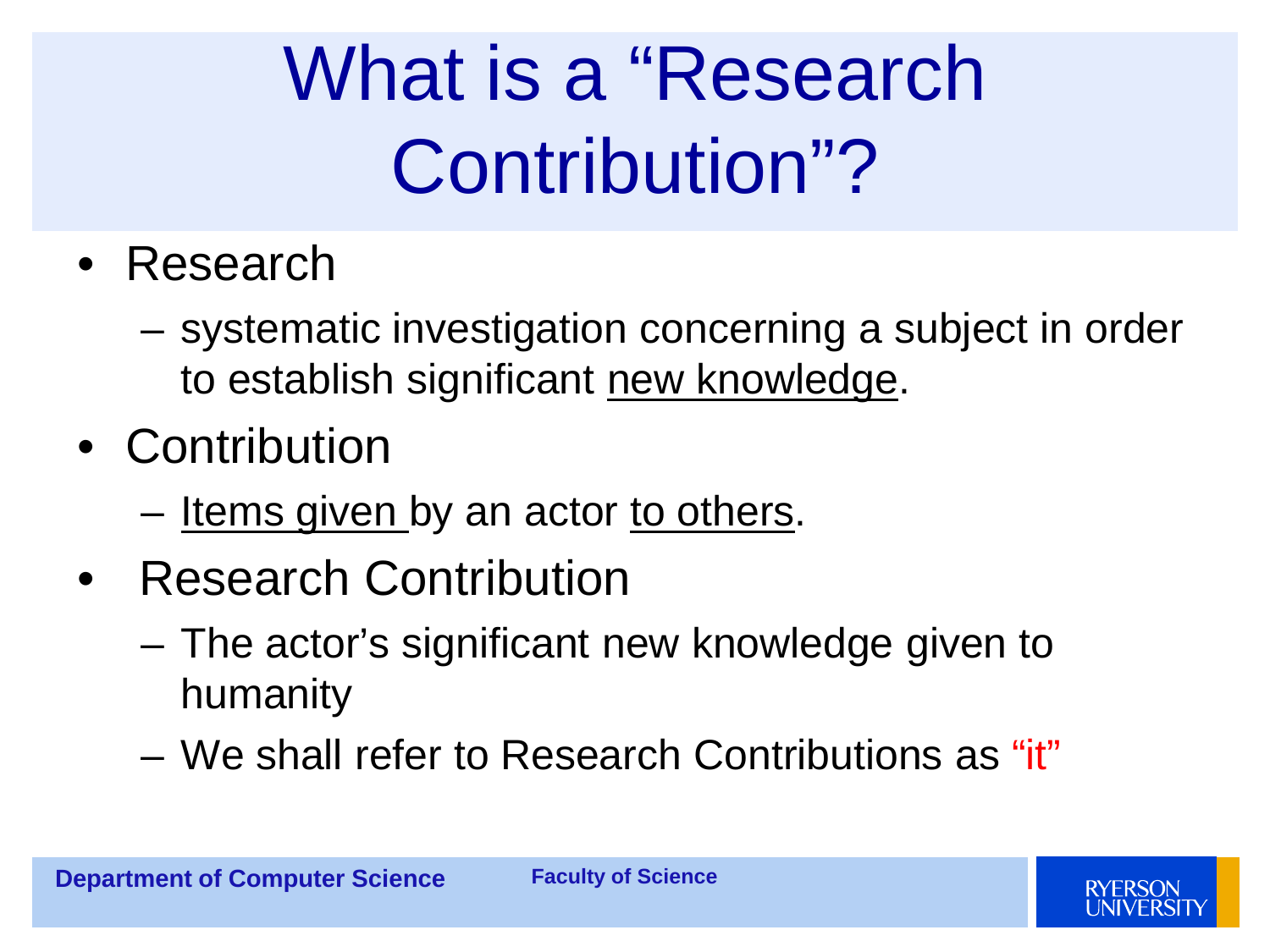#### Research Contribution Metaphors for "it"



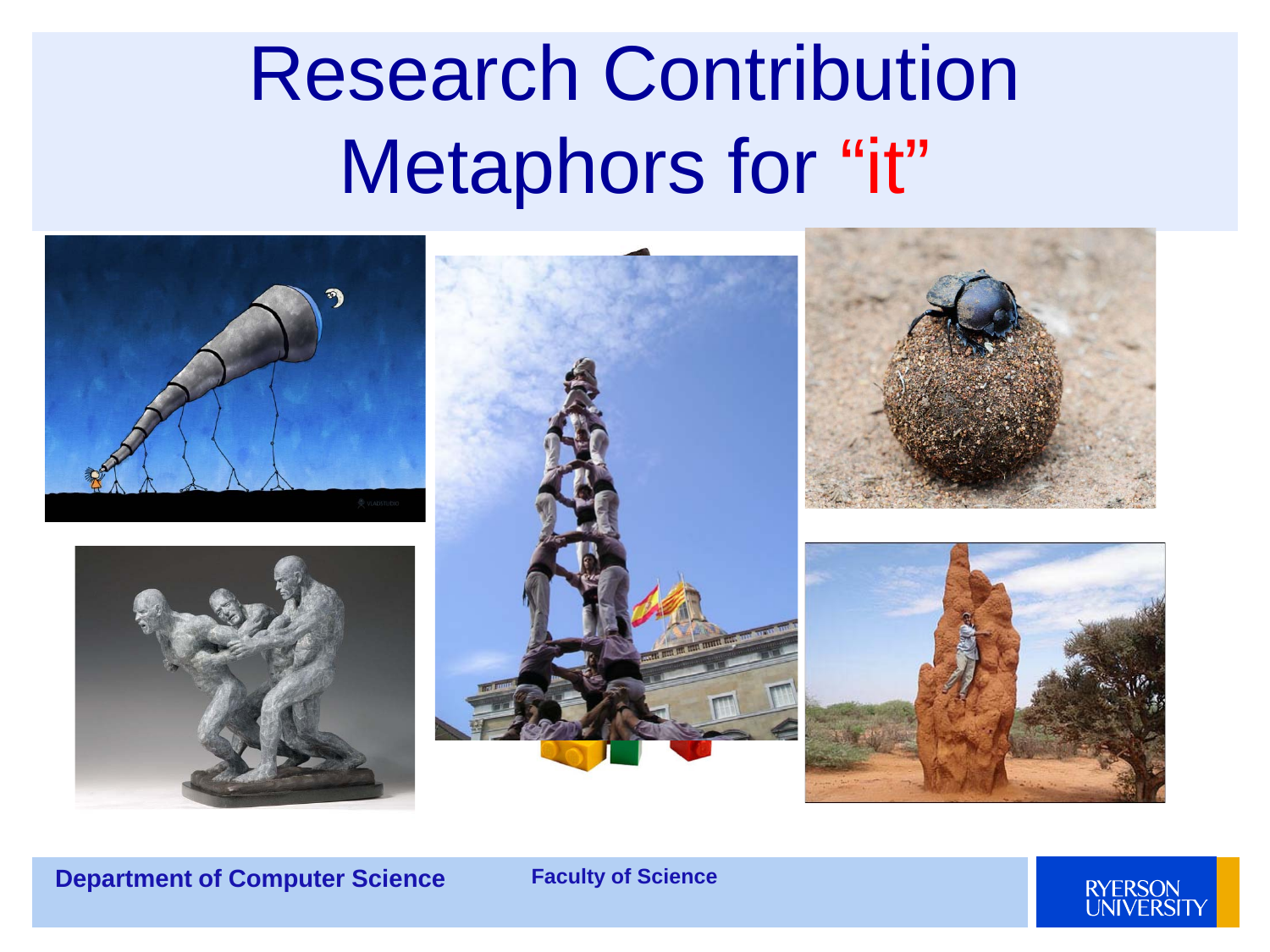# Chapter 2 - Literature Review and Necessary Background

- Discuss what everyone else has done that is related to your thesis statement
- Cite all pertinent literature
	- Reader can go here if they need something
	- Lean toward peer-reviewed, academically available publications
		- Publications should be "new " unless they are seminal works
- Cite all work that the reader will need to know about in order to determine the merits of your work.
	- Show what is critical in this chapter
		- If it is important but big, put it in an appendix
- The literature review is where you disclose to the reader the "academic tools" you will use to make your case.
- This chapter describes the context and tools "before it" was made

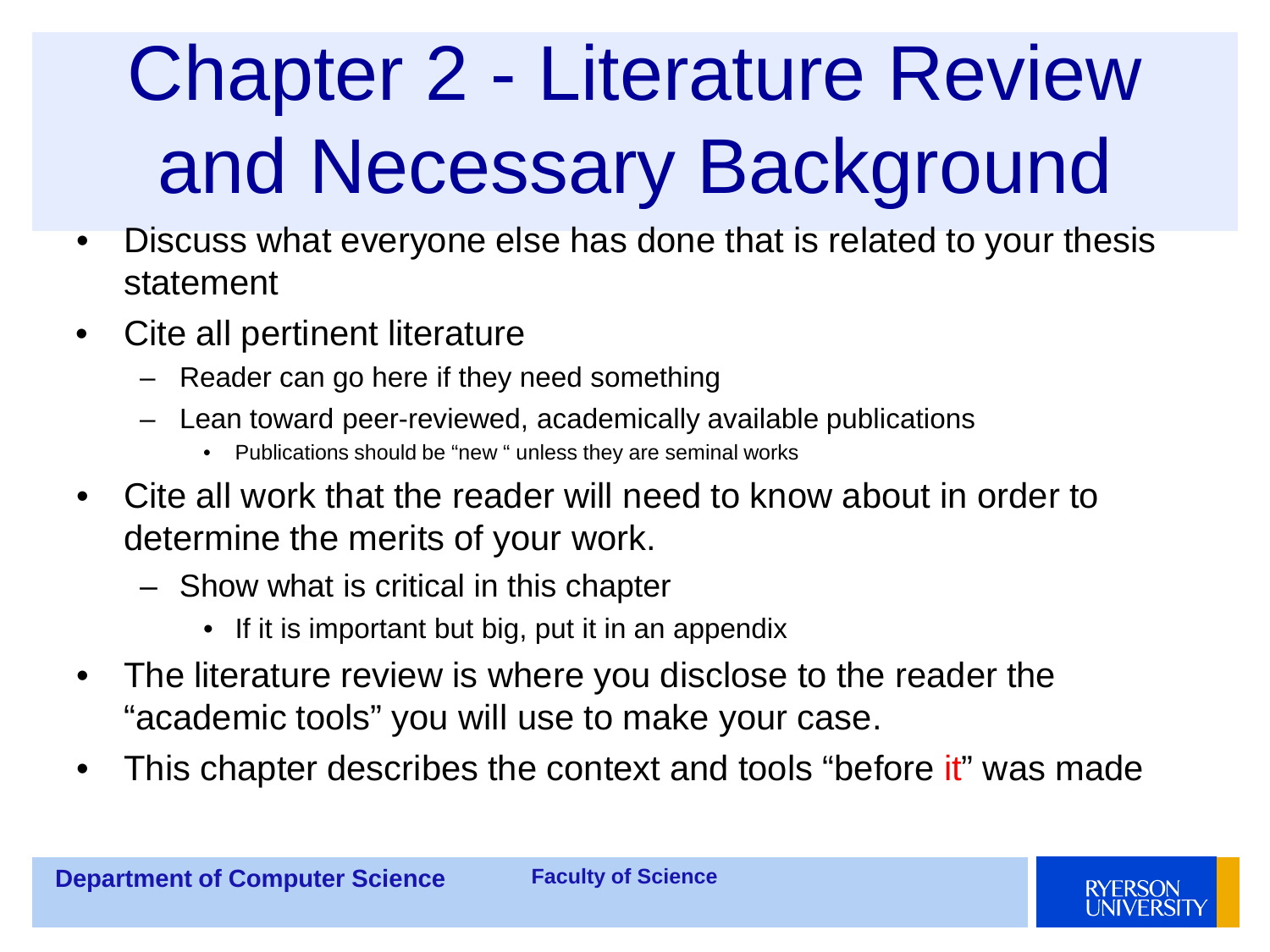## Chapter 3 - What you did-your artifacts

- Tell them what you thought up
	- Theories, algorithms, tests
- Tell them what you built
	- Materials, methods, procedures, programs
- Put all the necessary big stuff in appendices
	- Program code, example data
- Disclose what you used from others
	- Tell them to look in chapter 2 for details
- Make sure you explain how it all hangs together
	- Assume the reader knows nothing about what you did
		- Not a bad assumption
- This chapter is about how it "should" work

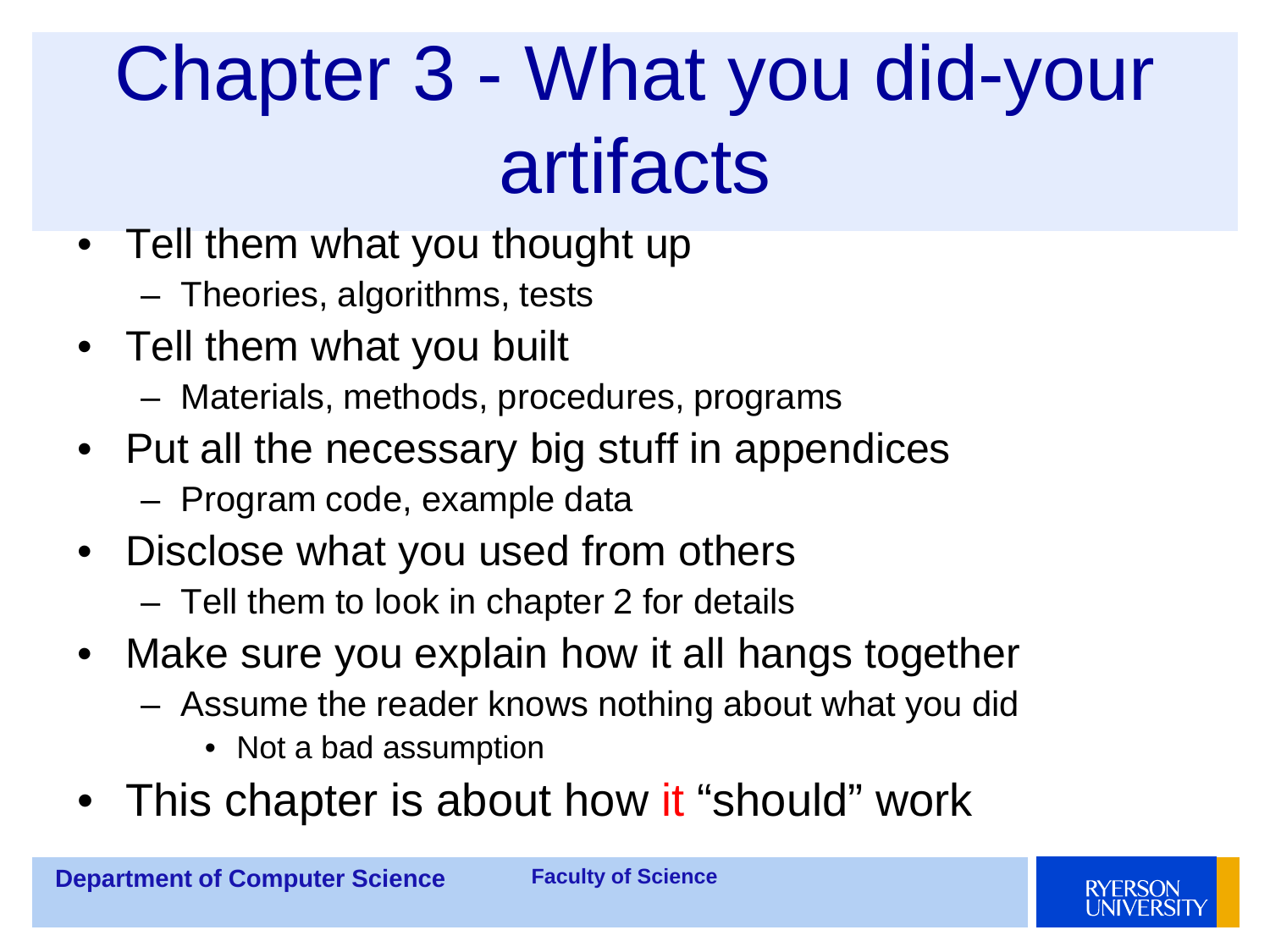Chapter 4 - Experiments, Results and Analysis

- What did you do with all your tools? – Describe the experiments in detail
- What results did you get? – Here is where the data goes
- What do the results mean?
	- Here is where you use the data to support your thesis claims about research contributions
- Tie it all back to your thesis statement?
	- How do your results support your thesis statement and your research contributions?
	- Make sure you disclose what worked and what didn't

**Department is comparate fe is all about how it "did" worked**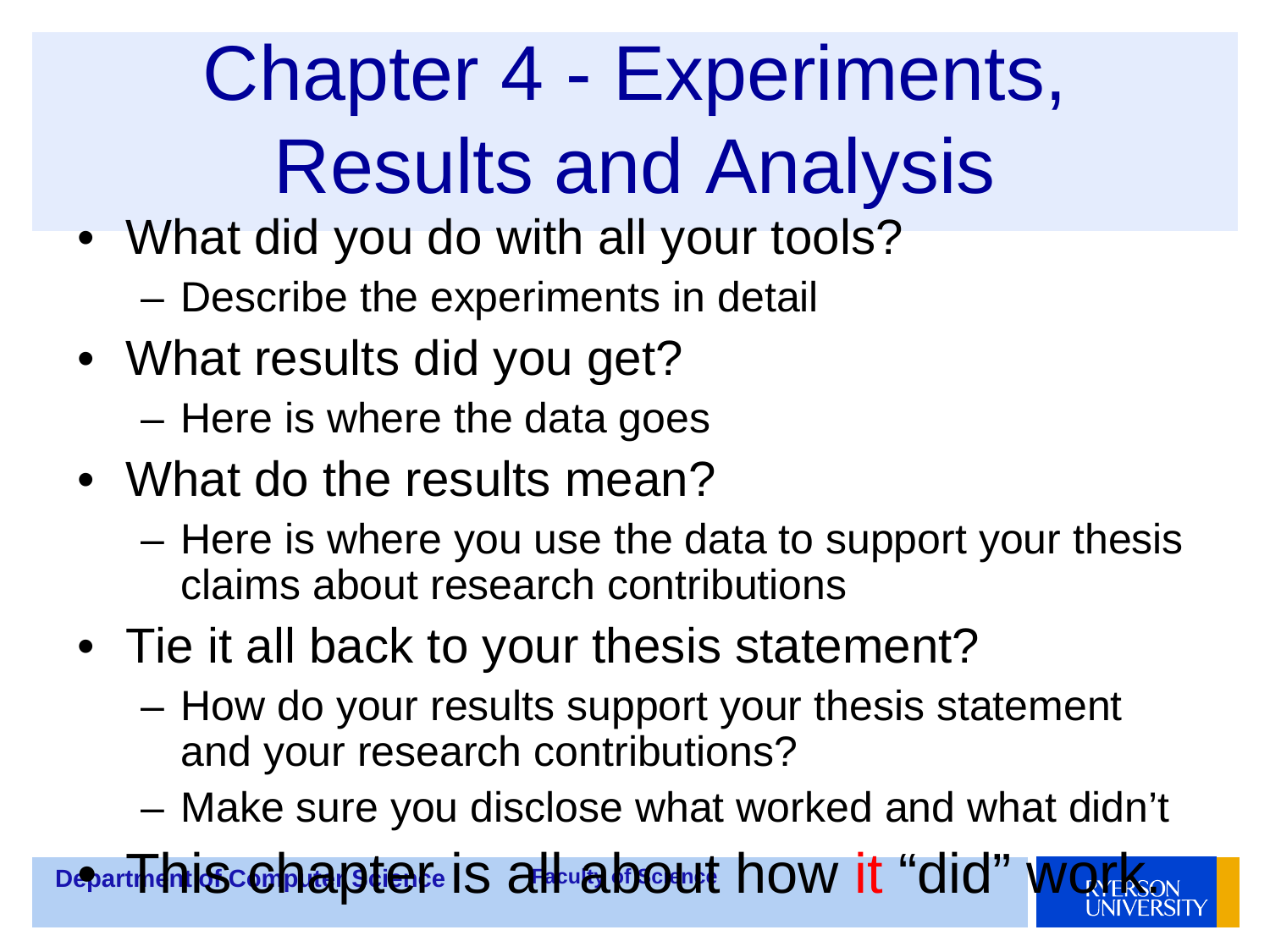## Chapter 5 - Summary and Future Work

- Tell the reader what you did in the form of a summary
- Restate your thesis statement
- Tell the reader how your results support your research contributions
- Tell the reader potentially fruitful areas where your work can be extended because your work will now be another tool for others to use.
- This chapter is all about bragging and how it "could" work

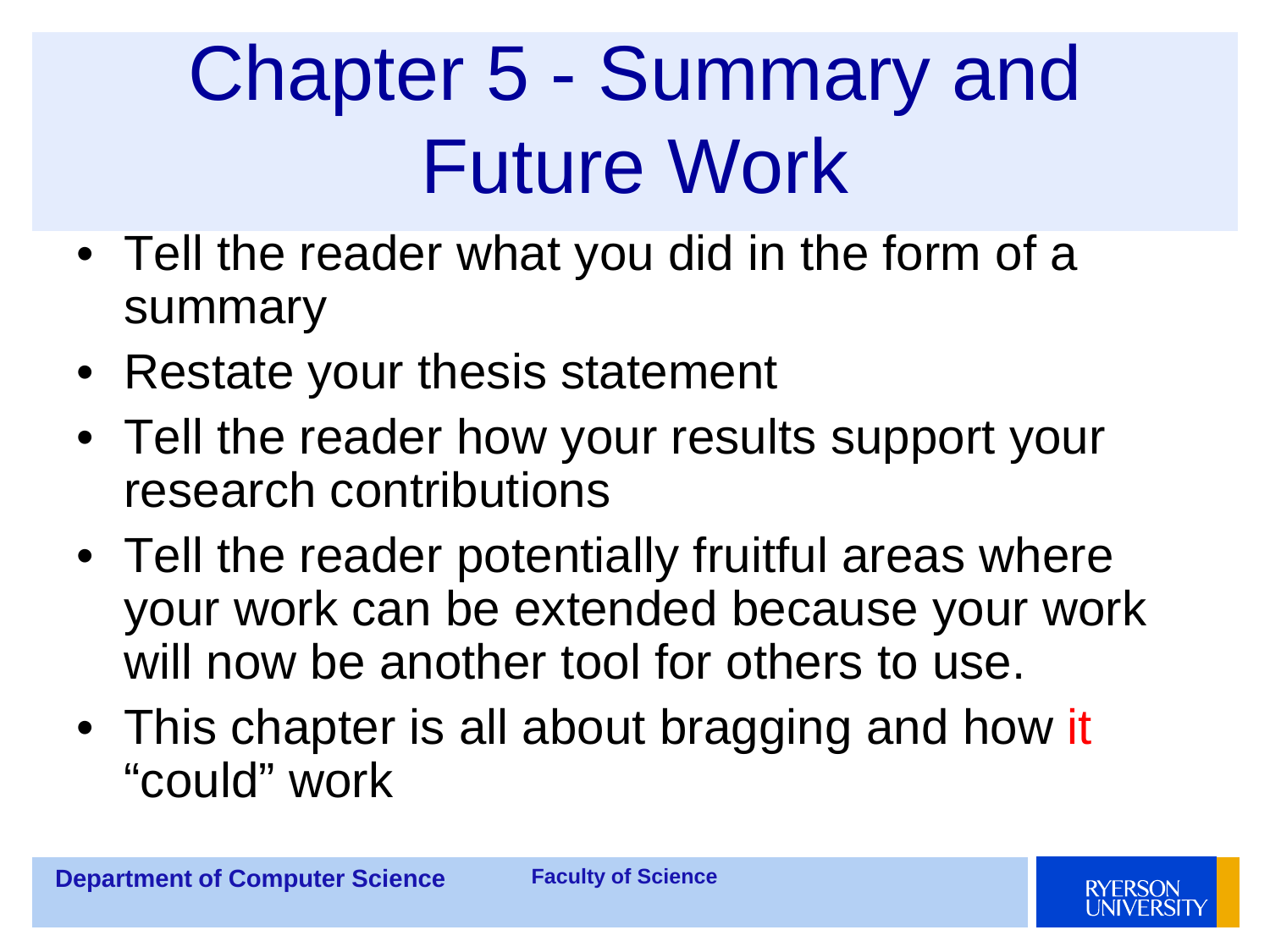#### Do not get Discouraged!